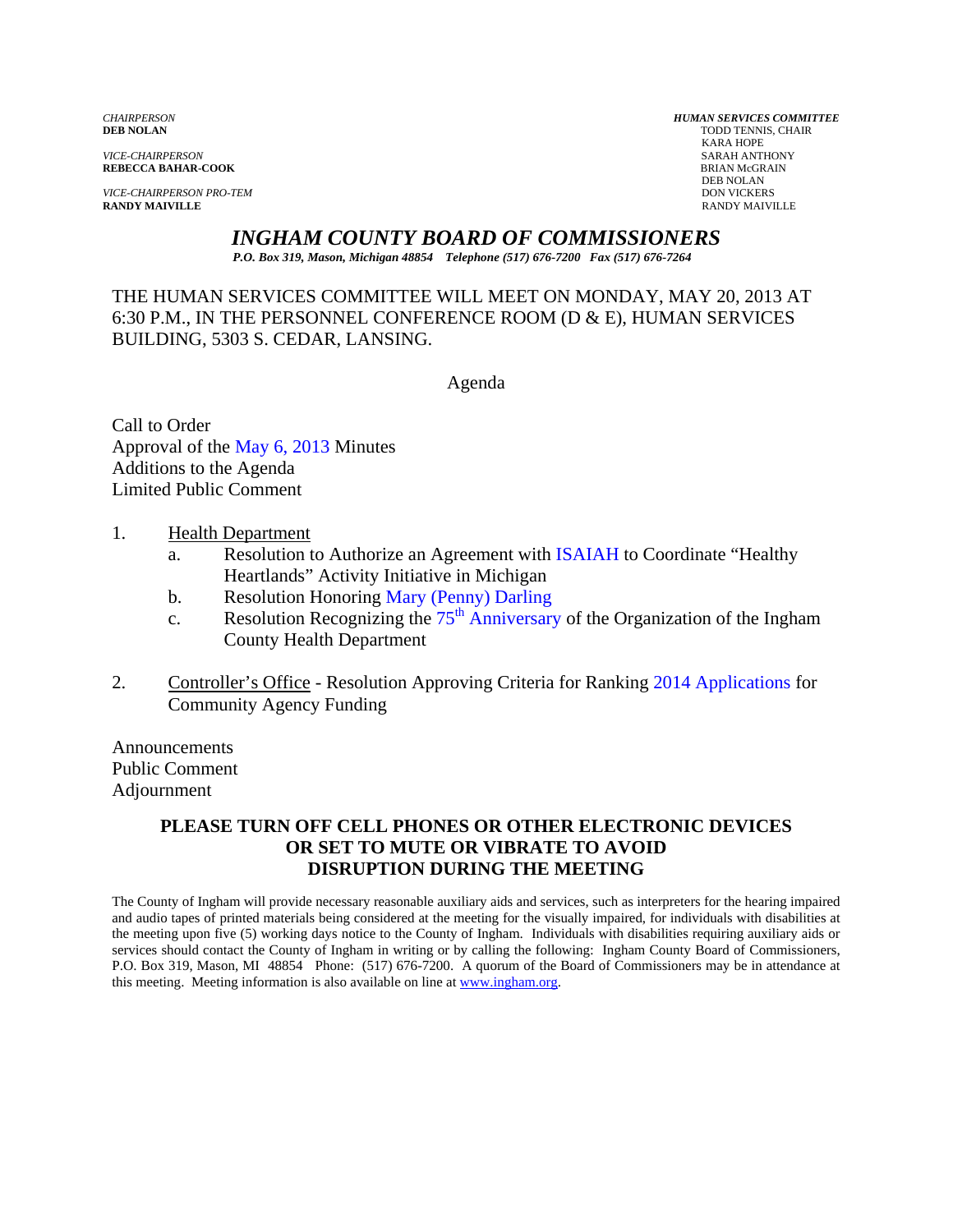### HUMAN SERVICES COMMITTEE May 6, 2013 **Minutes**

<span id="page-1-0"></span>

| <b>Members Present:</b> | Todd Tennis, Kara Hope, Sarah Anthony, Brian McGrain, Deb Nolan,<br>Don Vickers, and Randy Maiville |
|-------------------------|-----------------------------------------------------------------------------------------------------|
| Members Absent:         | None                                                                                                |
| Others Present:         | Jared Cypher, Chuck Gray, Renée Branch Canady and Jim Wilson                                        |

The meeting was called to order by Chairperson Tennis at 6:30 p.m. in the Personnel Conference Room "D & E" of the Human Services Building, 5303 S. Cedar Street, Lansing.

Approval of the April 22, 2013 Minutes

The April 22, 2013 Minutes were approved as submitted.

### Additions to the Agenda

- 1a. Substitute Resolution to Authorize Amendment #5 to the 2012-2013 Comprehensive Agreement with the Michigan Department of Community Health. *It was noted that Item #3 is a new program.*
- 2. Additional Information Memorandum from Dr. Branch Canady: Follow up questions on Fees

Limited Public Comment None.

MOVED BY COMM. VICKERS, SUPPORTED BY COMM. MCGRAIN, TO APPROVE A CONSENT AGENDA FOR THE FOLLOWING ITEMS:

- 1. Health Department
	- a. Resolution to Authorize Amendment #5 to the 2012-2013 Comprehensive Agreement with the Michigan Department of Community Health
	- b. Resolution to Honor Dr. Gordon Schafer

# MOTION CARRIED UNANIMOUSLY.

MOVED BY COMM. VICKERS, SUPPORTED BY COMM. MCGRAIN, TO APPROVE THE ITEMS ON THE CONSENT AGENDA.

MOTION CARRIED UNANIMOUSLY.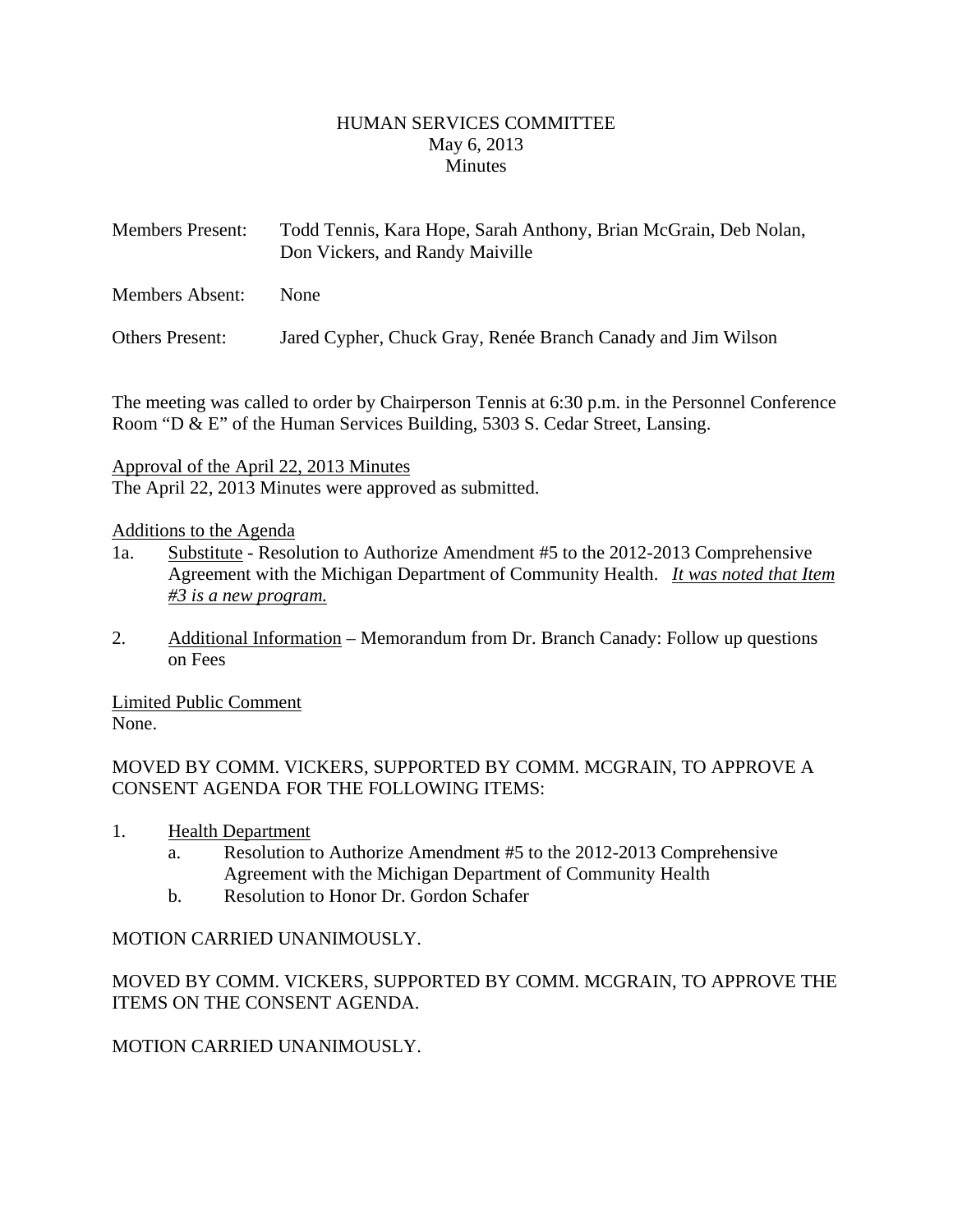2. Controller's Office - Resolution Updating Various Fees for County Services

### MOVED BY COMM. MCGRAIN, SUPPORTED BY COMM. HOPE, TO APPROVE THE RESOLUTION UPDATING VARIOUS FEES FOR COUNTY SERVICES.

Comm. Vickers expressed his concerns about the following items: DHS Licensing, Well and Septic Fees; Body Art, Tattoo 50% target; Family Division, Failure to Appear 25% target; Enforcement/Dog License Fees, Sterilized and Un-Sterilized; Family Division, Tethering 25% target; in addition to, including big box stores in the Pollution Prevention (P2) Program.

Comm. McGrain questioned the pros and cons of tethering along with jail overcrowding then asked that more information is provided to the Finance Committee. The Committee briefly discussed the fees for tethering and failure to appear.

Dr. Branch Canady explained that the DHS Well and Septic inspections are performed about every two years which is different than the Point of Sale inspections. Mr. Wilson described the DHS inspections stating typically they are not as laborious of an inspection as the Point of Sale inspection. The Committee discussed well and septic inspections.

MOTION CARRIED with Comm. Vickers Voting "no".

3. Community Mental Health - Resolution Encouraging a Local CMH System with Equitable Funding

### MOVED BY COMM. MCGRAIN, SUPPORTED BY COMM. NOLAN, TO APPROVE THE RESOLUTION ENCOURAGING A LOCAL CMH SYSTEM WITH EQUITABLE FUNDING.

Comm. McGrain stated that he and Comm. Hope attended a recent CMH meeting where it was pointed out that the community health agencies for the Clinton, Eaton and Ingham (CEI) County region are underfunded when compared to other regions. He stated that CMH is asking the State for a more proportionate share of funding. Comm. McGrain informed the Committee there is no funding correlation based on urban or rural areas because some rural areas receive more funding than the CEI region.

Comm. McGrain stated that this resolution was drafted by Community Mental Health staff with input from the County staff. He stated he would like to see more equitable funding. Comm. Anthony stated this resolution falls in line with the budget priorities of closing gaps and making sure services are equitable.

### MOTION CARRIED UNANIMOUSLY.

### Announcements

Comm. McGrain announced he was able to attend the opening of the Eastern High School Health Center where Mayor Bernero, as well as, several school and health board members spoke. He stated this was a great event and is excited this is in his District.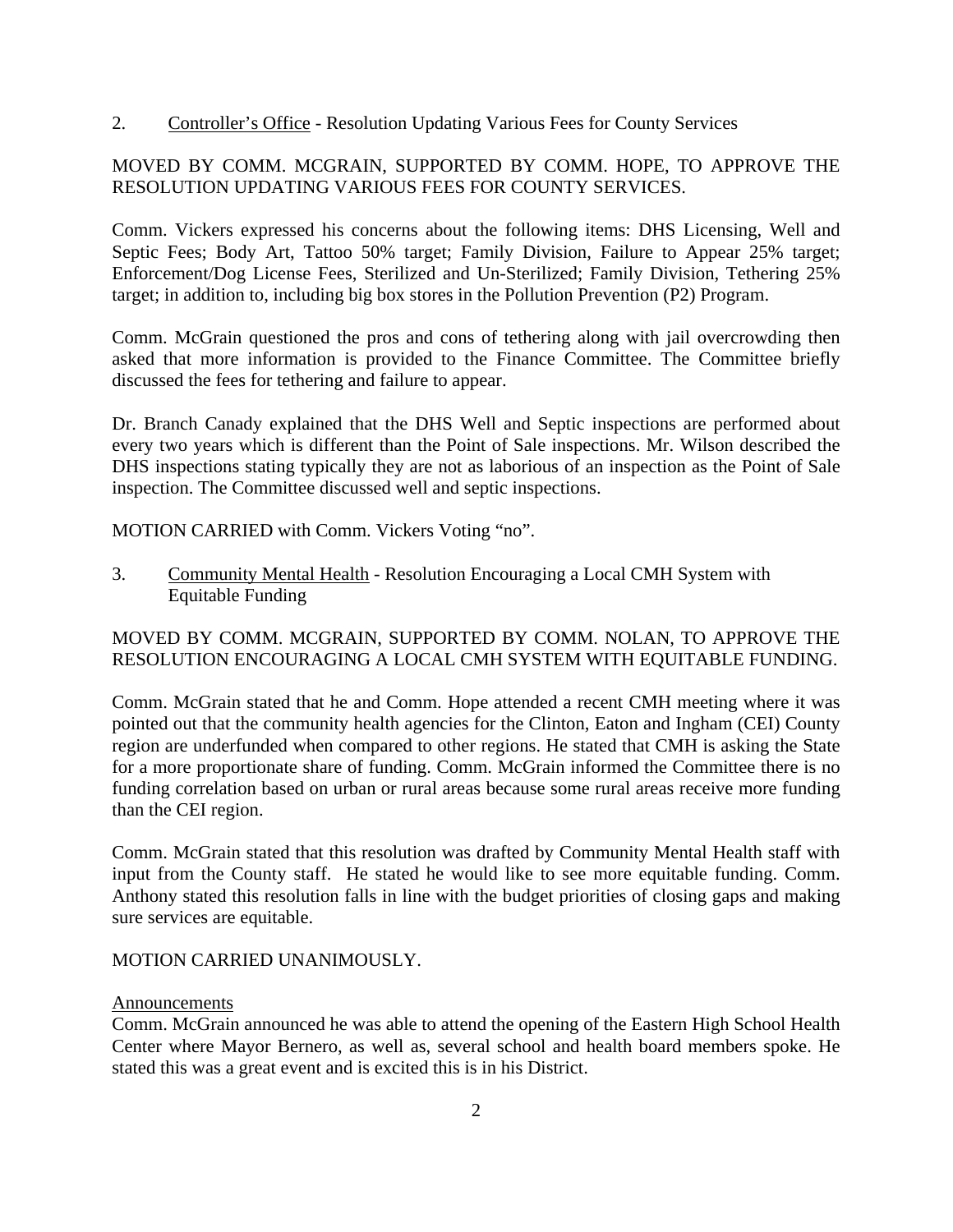Comm. Vickers reminded the Committee of an invitation Ms. Bennett sent out regarding the Crossing Guard Dinner Thursday evening at Pattengill and the Safety Patrol Picnic next week. He informed the Committee that Ms. Carter will be leaving the Safety Council this year.

Comm. Nolan reminded the Committee that the interviews for the Controller position will be held Thursday, May 9, in Conference Room (D & E), Human Services Building. She stated the voting committee consists of the Board Chairperson, Vice-Chairperson, and Vice-Chairperson Pro-Tem along with each Liaison Committee Chairperson. The Committee discussed the hiring timeline.

Chairperson Tennis informed the Committee that he was invited to meet with Ms. Holbrook, Ingham County DHS Director to discuss working toward coordinating services and making the Ingham County DHS a one-stop service center. He stated he appreciated her time and the walk through. He encouraged the Commissioners to do a walk through with her.

Comm. McGrain informed the Committee of the issues AT & T customers are having connecting to the 2-1-1 information line. He noted this is a statewide issue. He stated he has been in conversations with AT & T to get the number working plus suggested keeping the 800 number in literature where the 2-1-1 number is being used until the problem can be resolved.

Public Comment None.

The meeting adjourned at approximately 6:50 p.m.

Respectfully submitted,

Julie Buckmaster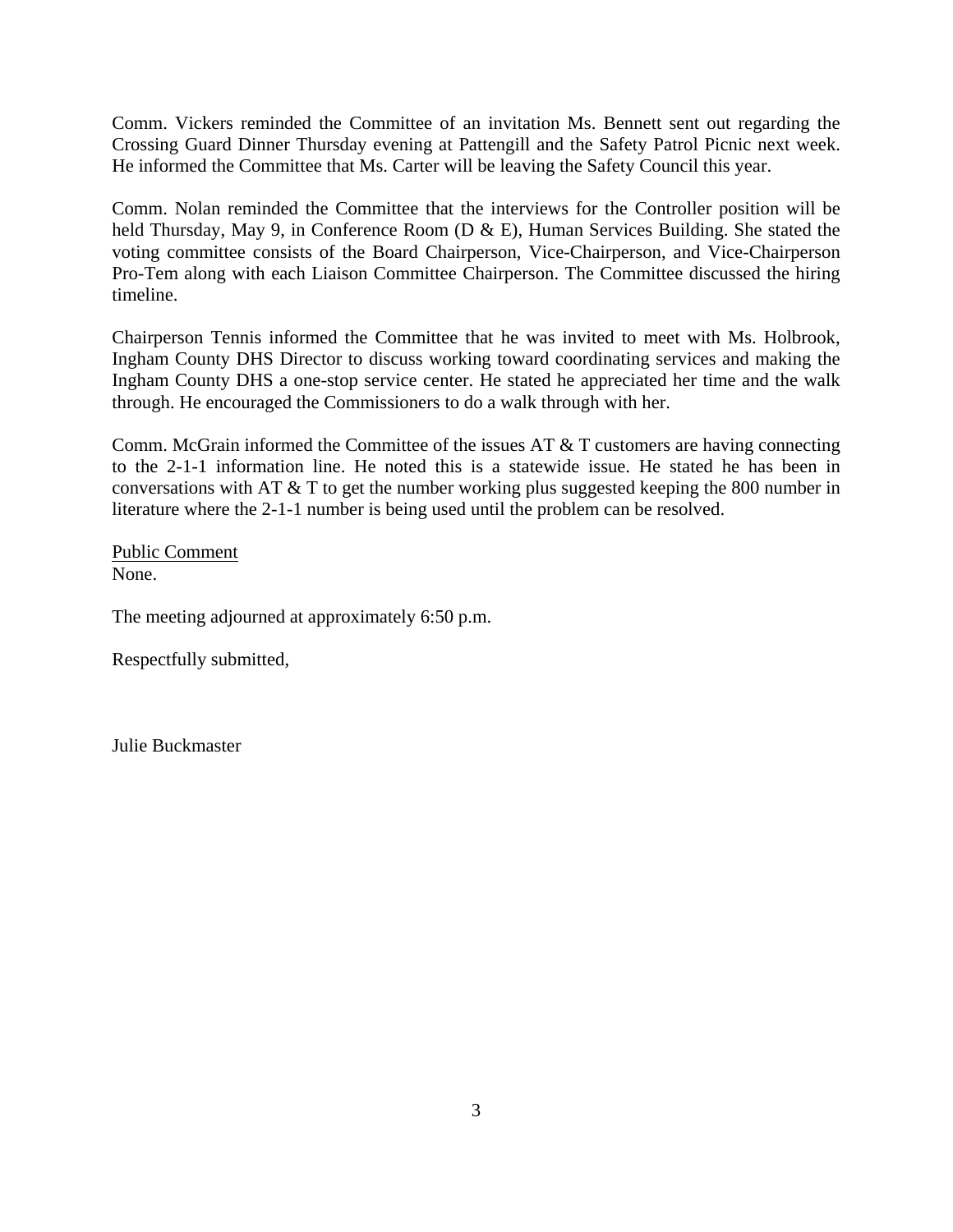# **MAY 20, 2013 HUMAN SERVICES AGENDA STAFF REVIEW SUMMARY**

## **ACTION ITEMS:**

### **The Assistant Deputy Controller is recommending approval of the following resolutions**

### *1. Health Department*

*a. Resolution to Authorize an Agreement with ISAIAH to Coordinate "Healthy Heartlands" Activity Initiative in Michigan* 

This resolution authorizes an agreement with ISAIAH in the amount of \$20,000, to coordinate "Healthy Heartlands" activity in Michigan for the period of May 15, 2013 through May 14, 2014. ISAIAH will provide these funds for the Ingham County Health Department to act as the lead entity for this initiative in Michigan, which includes coordinating responsibilities, which will include organizing racial healing conversations, coordinating participation in training opportunities, and convening health department personnel and organizers to build relationships and identify areas of focus for local, regional, and/or statewide issue campaigns.

*2. Controller's Office - Resolution Approving Criteria for Ranking 2014 Applications for Community Agency Funding* 

If the resolution is approved as presented, the Controller/Administrator's Office will accept applications for Community Agency funding in July. Applications will then be evaluated by the Controller/Administrator's Office with priority given to proposals that directly contribute to addressing the County's long-term priority of "Meeting Basic Needs", such as food, clothing, and shelter.

The recommendations made by the Controller/Administrator's Office on funding levels for each applicant agency will then be presented to the Board of Commissioners for consideration and approval in November.

In FY 2013, \$185,720 was made available for community agencies, and 29 agencies were awarded funding.

# **OTHER ITEMS:**

- *1c. Resolution Recognizing the 75th Anniversary of the Organization of the Ingham County Health Department*
- *1b. Resolution Honoring Mary (Penny) Darling*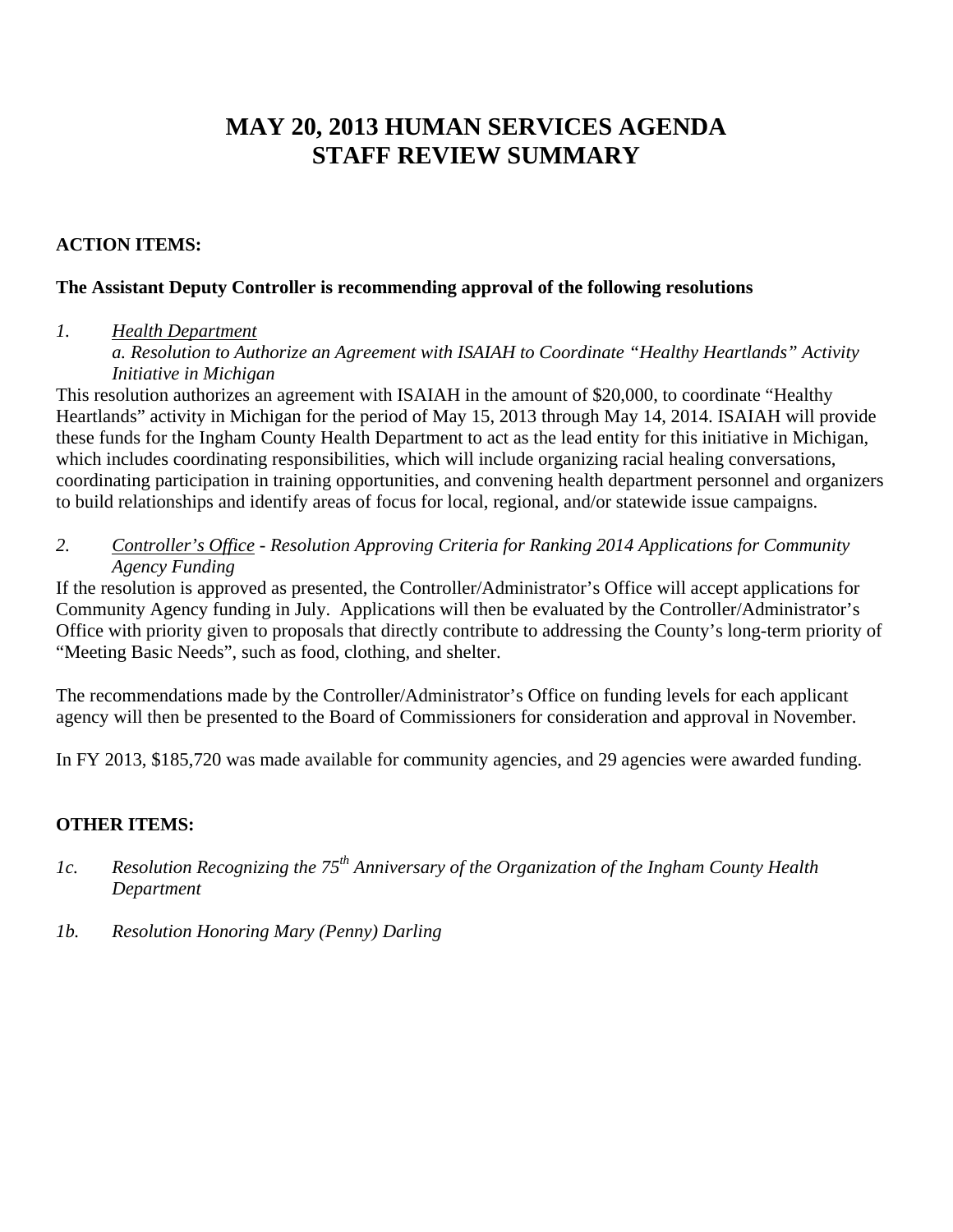# **MEMORANDUM**

<span id="page-5-0"></span>

| TO:   | <b>Human Services Committee</b><br><b>Finance Committee</b> |
|-------|-------------------------------------------------------------|
| FROM: | Dr. Renée B. Canady, PhD, MPA, Health Officer               |
| DATE: | May 9, 2013                                                 |
| RE:   | Resolution to Authorize an Agreement with ISAIAH            |

The Health Department's Social Justice Initiative has developed significant expertise in health equity and social justice. This expertise has received broad recognition at the state and national level. In 2011, representatives from the Health Department began conversations with ISAIAH. ISAIAH is a coordinating entity for a multi-state initiative called "Healthy Heartlands." The purpose of this initiative is to explore an alignment between local health departments and community organizers in the Midwest.

ISAIAH would like to contract with the Health Department as the lead entity for this initiative in Michigan, building on our existing relationships with other health departments and state and local community organizing groups.

ISAIAH proposes to enter into an agreement in the amount of \$20,000 to carry out this role. These funds will be used to support the convening of Health Department personnel and organizers (including meeting costs and some travel expenses); workshops and training; community organizing consultants; and some staff time associated with carrying out the department's social justice efforts.

The attached resolution authorizes and agreement in the amount of \$20,000 to support this work for the period May 15, 2013 through May 14, 2014.

I recommend that the Board adopt this resolution to authorize the agreement.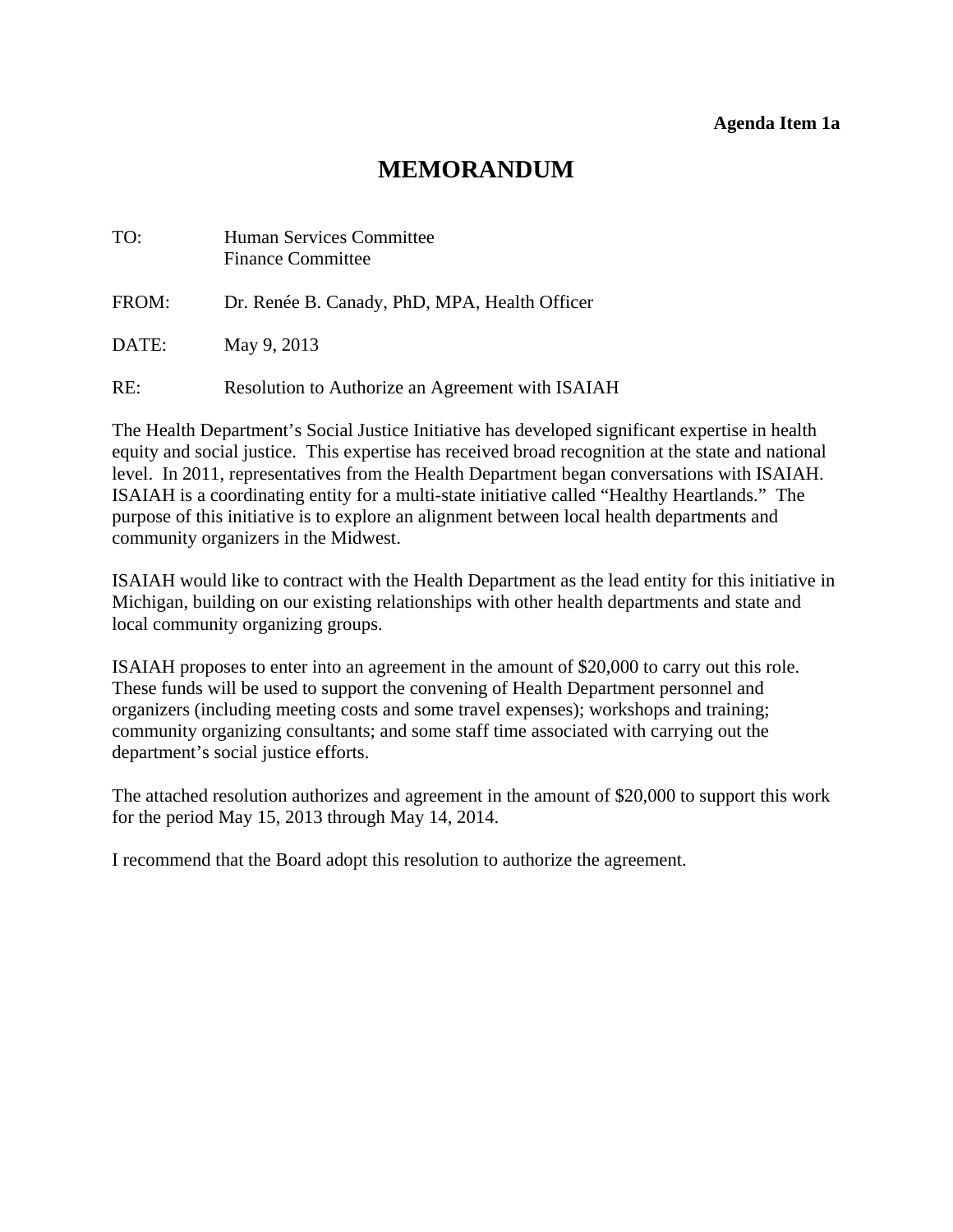Introduced by the Human Services and Finance Committees of the:

### INGHAM COUNTY BOARD OF COMMISSIONERS

### **RESOLUTION TO AUTHORIZE AN AGREEMENT WITH ISAIAH TO COORDINATE "HEALTHY HEARTLANDS" ACTIVITY INITIATIVE IN MICHIGAN**

WHEREAS, health equity – which is the elimination of the root causes of health disparity is one of the core values for the Ingham County Health Department; and

WHEREAS, since 2011, representatives of the Health Department have been building relationships with local, state, and national organizations about promising ways to align the objectives of public health practitioners with community organizers; and

WHEREAS, ISAIAH, a faith-based organization based in St. Paul, Minnesota coordinates a multi-state "Healthy Heartlands" initiative designed to align local health departments and organizers throughout the Midwestern United States; and

WHEREAS, ISAIAH has proposed to enter into an agreement with the Ingham County Health Department to coordinate "Healthy Heartlands" activity in Michigan; and

WHEREAS, ISAIAH will contract with Ingham County Health Department to act as the lead entity for this initiative in Michigan coordinating responsibilities, which will include organizing racial healing conversations, coordinating participation in training opportunities, and convening health department personnel and organizers to build relationships and identify areas of focus for local, regional, and/or statewide issue campaigns; and

WHEREAS, these responsibilities are consistent with Health Department's plans to continue and broaden the work of the Social Justice Initiative it has been leading since 2005; and

WHEREAS, the Health Officer recommends that the Health Department enter into an agreement with ISAIAH in the amount of \$20,000, to coordinate "Healthy Heartlands" activity in Michigan for the period of May 15, 2013 through May 14, 2014.

THEREFORE BE IT RESOLVED, that the Board of Commissioners authorizes an agreement with ISAIAH in the amount of \$20,000 to coordinate "Healthy Heartlands" activity in Michigan for the period of May 15, 2013 through May 14, 2014.

BE IT FURTHER RESOLVED, that the Controller/Administrator is authorized to make any necessary budget adjustments consistent with this resolution.

BE IT FURTHER RESOLVED, that the Board Chairperson is authorized to sign the agreement after review by the County Attorney.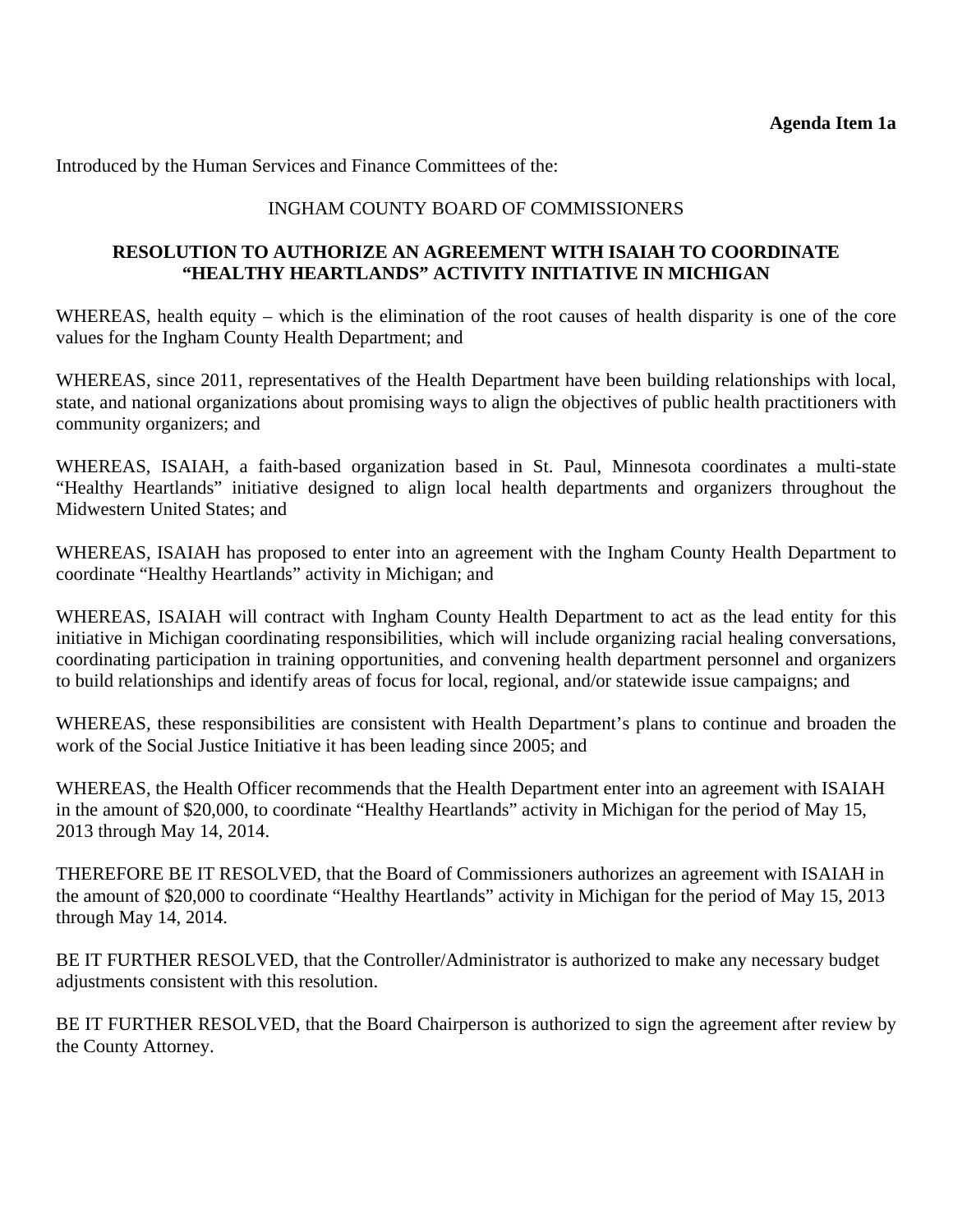<span id="page-7-0"></span>Introduced by the Human Services Committee of the:

### INGHAM COUNTY BOARD OF COMMISSIONERS

### **RESOLUTION HONORING MARY (PENNY) DARLING**

WHEREAS, Mary (Penny) Darling began her career with Ingham County in September, 1995, as a WIC Clerk in the Women, Infants and Children (WIC) Program; and

WHEREAS, Ms. Darling continued her dedication to the WIC Program in Ingham County after six years of WIC service in Barry-Eaton County; and

WHEREAS, in September, 1997, she was promoted to the Clinic Assistant/Technician position in the WIC Program; and

WHEREAS, Ms. Darling has contributed to the growth of the WIC Program in the EPSDT, Breastfeeding, and Family Planning areas; and

WHEREAS, Ms. Darling was instrumental in the expansion the outlying rural WIC clinics to facilitate WIC access to clients who have difficulty traveling to the main clinic; and

WHEREAS, Ms. Darling has created a welcoming atmosphere for WIC clients and fellow staff, with her kindness and unwavering reliability; and

WHEREAS, Ms. Darling continuously advocated for quality infant care for the future of Michigan's children.

THEREFORE BE IT RESOLVED, that the Ingham County Board of Commissioners hereby honors Mary (Penny) Darling for her 17 years of dedicated service to the community and for the contributions she has made to the Ingham County Health Department.

BE IT FURTHER RESOLVED, that the Board wishes her continued success in all of her future endeavors.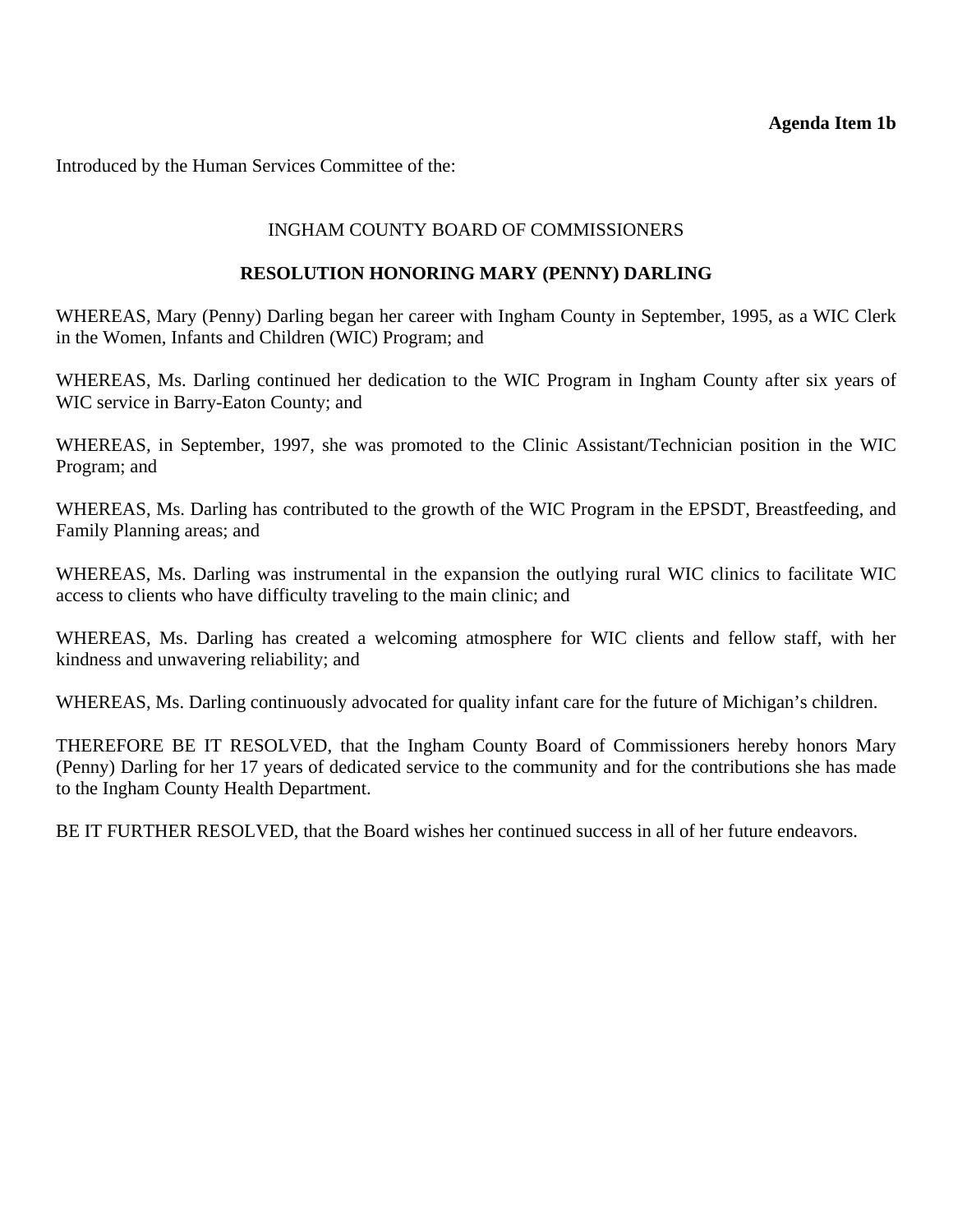<span id="page-8-0"></span>Introduced by the Human Services Committee of the:

## INGHAM COUNTY BOARD OF COMMISSIONERS

# **RESOLUTION RECOGNIZING THE 75TH ANNIVERSARY OF THE ORGANIZATION OF THE INGHAM COUNTY HEALTH DEPARTMENT**

WHEREAS, the Ingham County Health Department was established in April, 1938; and

WHEREAS, the Michigan Public Health Code of 1978 requires County Boards of Commissioners to establish local health departments with the responsibilities to: "continually and diligently endeavor to prevent disease, prolong life, and promote the public health through organized programs, including prevention and control of environmental health hazards; prevention and control of diseases; prevention and control of health problems of particularly vulnerable population groups; development of health care facilities and health services delivery systems; and regulation of health care facilities and health services delivery systems to the extent provided by law"; and

WHEREAS, to address the primary health care needs of the medically underserved residents of Ingham County, the Ingham County Health Department formed the Community Health Care Services Network and became the first public entity Federally Qualified Health Center (FQHC) in the state of Michigan, and the only FQHC within a Public Health Department in Michigan, providing a medical home for the majority of the medically underserved; and

WHEREAS, throughout the years, elected officials and Ingham County citizens have consistently provided excellent political and financial support to the programs of the Ingham County Health Department; and

WHEREAS, the Ingham County Health Department is recognized as an outstanding local health department in the State of Michigan and will celebrate its  $75<sup>th</sup>$  Anniversary of service to the citizens of Ingham County in April, 2013; and

WHEREAS, the Ingham County Health Department continues to serve the community by working towards a fair and just distribution of the social opportunities needed to achieve well-being.

THEREFORE BE IT RESOLVED, that the Ingham County Board of Commissioners hereby acknowledges that the Ingham County Health Department continues to be a recognized leader around the state and country to provide programs that prevent and control communicable diseases, protect citizens from environmental hazards and link county residents to an organized system of health care.

BE IT FURTHER RESOLVED, that the Ingham County Board of Commissioners express congratulations to the Ingham County Health Department on its  $75<sup>th</sup>$  anniversary of service and designates June 12, 2013 as "Ingham County Health Department Day."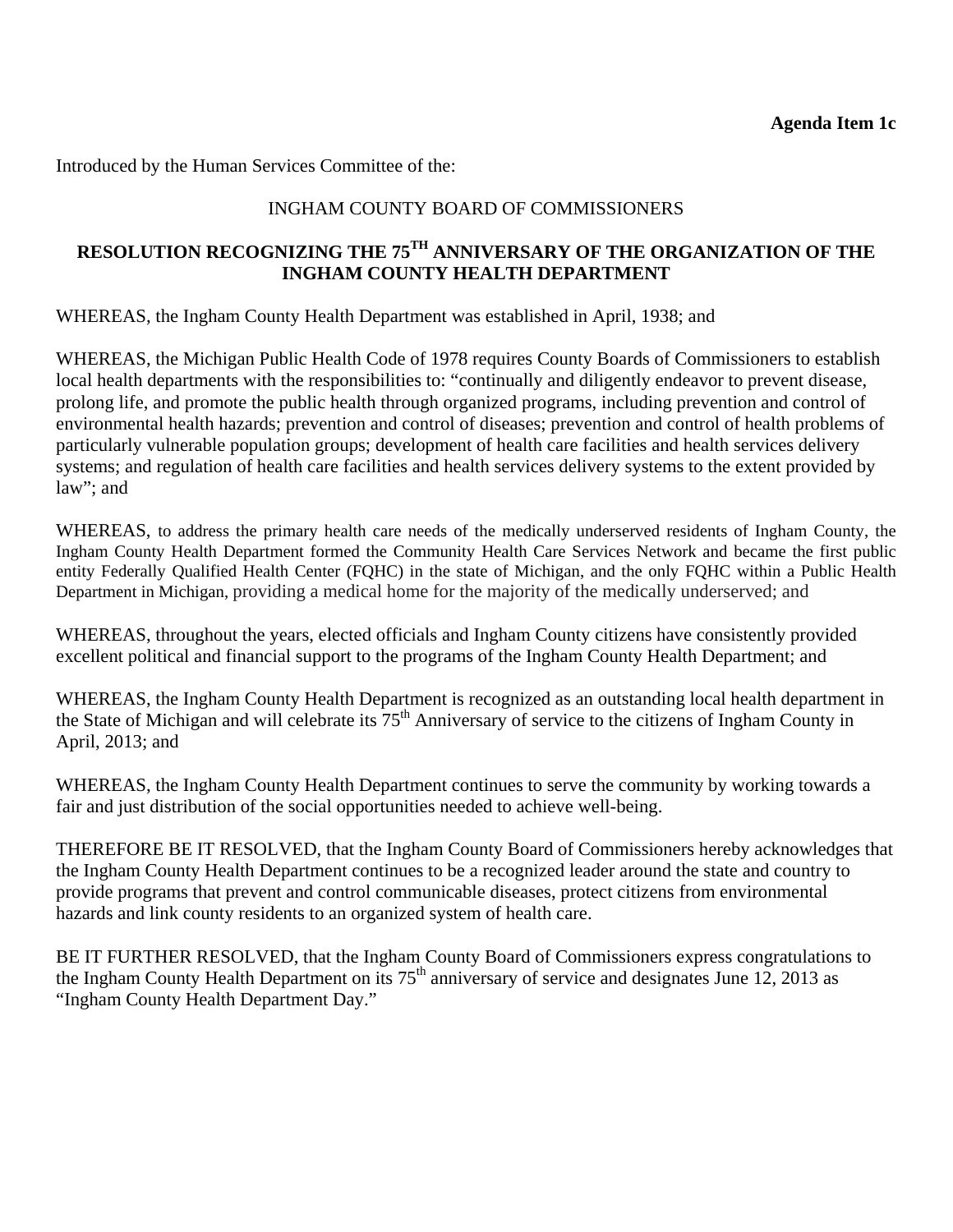#### **Agenda Item 2**

### **MEMORANDUM**

<span id="page-9-0"></span>TO: Human Services and Finance Committees

FROM: Jared Cypher, Assistant Deputy Controller

DATE: May 10, 2013

RE: 2014 Community Agency Funding Process

This resolution establishes the criteria by which each agency's application will be evaluated for the 2014 Community Agency funding process.

If the resolution is approved as presented, the Controller/Administrator's Office will accept applications for Community Agency funding in July. Applications will then be evaluated by the Controller/Administrator's Office with priority given to proposals that directly contribute to addressing the County's long-term priority of "Meeting Basic Needs", such as food, clothing, and shelter.

The recommendations made by the Controller/Administrator's Office on funding levels for each applicant agency will then be presented to the Board of Commissioners for consideration and approval in November.

In FY 2013, \$185,720 was made available for community agencies, and 29 agencies were awarded funding.